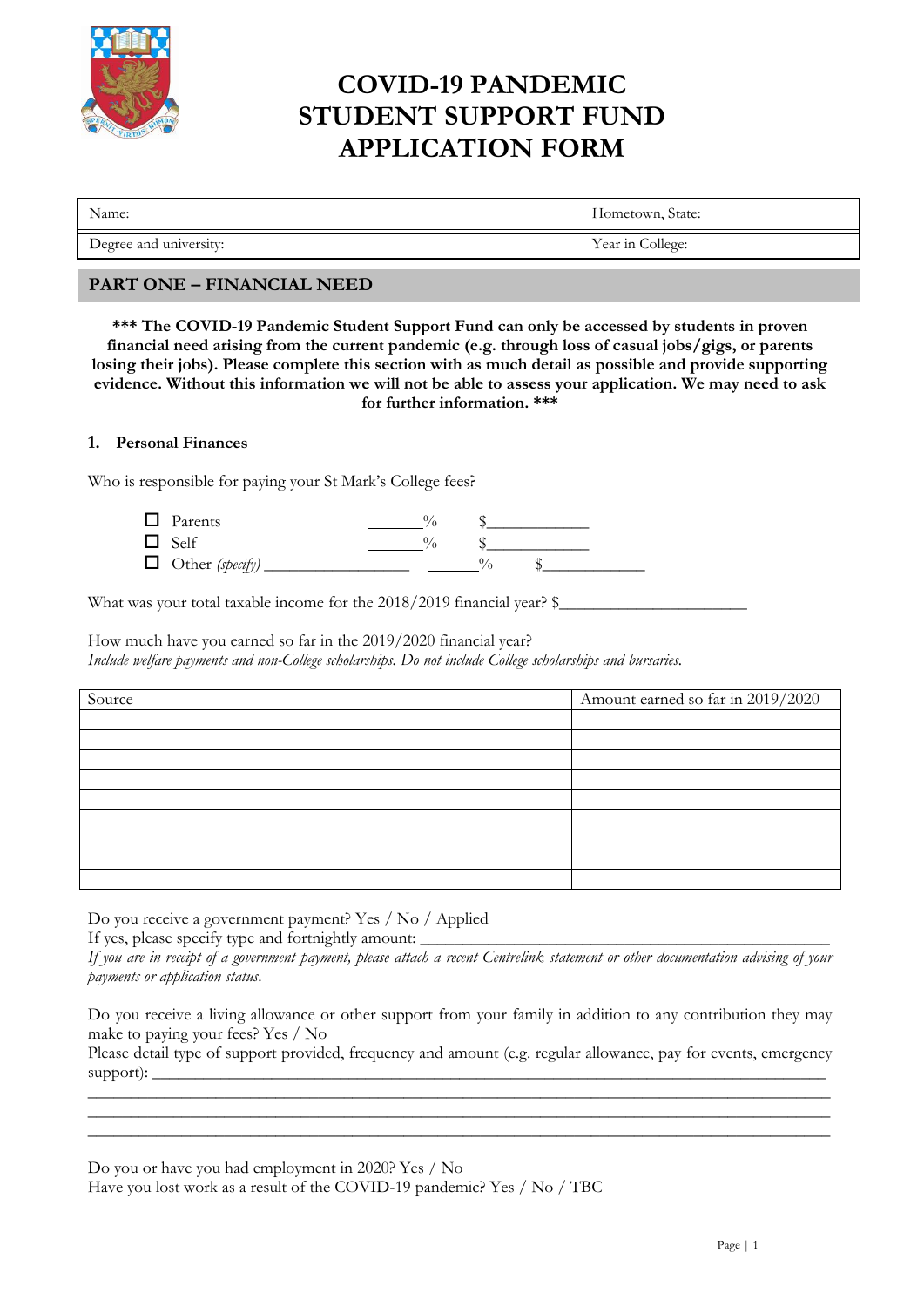If you have or have had employment in 2020, where do you work (list all workplaces, current and former), and in what capacity? How many hours would you **normally** work per fortnight for each job and how much would you **normally** earn? Has this **changed** as a result of COVID-19? **Please provide specific detail of when and how your situation has changed.**

| Role, organization | Normal hours and income | Changes resulting from COVID-19<br>Include timing and detail of any changes |
|--------------------|-------------------------|-----------------------------------------------------------------------------|
|                    |                         |                                                                             |
|                    |                         |                                                                             |
|                    |                         |                                                                             |
|                    |                         |                                                                             |
|                    |                         |                                                                             |

*Please attach extra pages if required*

Please summarise how your personal financial circumstances have changed as a result of COVID-19.

What are you doing to address this change in your circumstances? Please check all that apply and detail any additional actions you are taking.

\_\_\_\_\_\_\_\_\_\_\_\_\_\_\_\_\_\_\_\_\_\_\_\_\_\_\_\_\_\_\_\_\_\_\_\_\_\_\_\_\_\_\_\_\_\_\_\_\_\_\_\_\_\_\_\_\_\_\_\_\_\_\_\_\_\_\_\_\_\_\_\_\_\_\_\_\_\_\_\_\_\_\_\_\_\_\_ \_\_\_\_\_\_\_\_\_\_\_\_\_\_\_\_\_\_\_\_\_\_\_\_\_\_\_\_\_\_\_\_\_\_\_\_\_\_\_\_\_\_\_\_\_\_\_\_\_\_\_\_\_\_\_\_\_\_\_\_\_\_\_\_\_\_\_\_\_\_\_\_\_\_\_\_\_\_\_\_\_\_\_\_\_\_\_ \_\_\_\_\_\_\_\_\_\_\_\_\_\_\_\_\_\_\_\_\_\_\_\_\_\_\_\_\_\_\_\_\_\_\_\_\_\_\_\_\_\_\_\_\_\_\_\_\_\_\_\_\_\_\_\_\_\_\_\_\_\_\_\_\_\_\_\_\_\_\_\_\_\_\_\_\_\_\_\_\_\_\_\_\_\_\_ \_\_\_\_\_\_\_\_\_\_\_\_\_\_\_\_\_\_\_\_\_\_\_\_\_\_\_\_\_\_\_\_\_\_\_\_\_\_\_\_\_\_\_\_\_\_\_\_\_\_\_\_\_\_\_\_\_\_\_\_\_\_\_\_\_\_\_\_\_\_\_\_\_\_\_\_\_\_\_\_\_\_\_\_\_\_\_ \_\_\_\_\_\_\_\_\_\_\_\_\_\_\_\_\_\_\_\_\_\_\_\_\_\_\_\_\_\_\_\_\_\_\_\_\_\_\_\_\_\_\_\_\_\_\_\_\_\_\_\_\_\_\_\_\_\_\_\_\_\_\_\_\_\_\_\_\_\_\_\_\_\_\_\_\_\_\_\_\_\_\_\_\_\_\_ \_\_\_\_\_\_\_\_\_\_\_\_\_\_\_\_\_\_\_\_\_\_\_\_\_\_\_\_\_\_\_\_\_\_\_\_\_\_\_\_\_\_\_\_\_\_\_\_\_\_\_\_\_\_\_\_\_\_\_\_\_\_\_\_\_\_\_\_\_\_\_\_\_\_\_\_\_\_\_\_\_\_\_\_\_\_\_ \_\_\_\_\_\_\_\_\_\_\_\_\_\_\_\_\_\_\_\_\_\_\_\_\_\_\_\_\_\_\_\_\_\_\_\_\_\_\_\_\_\_\_\_\_\_\_\_\_\_\_\_\_\_\_\_\_\_\_\_\_\_\_\_\_\_\_\_\_\_\_\_\_\_\_\_\_\_\_\_\_\_\_\_\_\_\_

- I have applied for alternative work Yes / No
- I have asked for additional assistance from my family Yes / No
- I have applied for a government welfare payment Yes / No
- I have applied for financial assistance (e.g. grant, scholarship) through my university  $-$  Yes  $/$  No
- I have applied for an external scholarship Yes  $/$  No
- I have applied for a student loan through my university  $-$  Yes  $/$  No

Please provide specific details and outcomes of these and any other actions you have taken or intend to take:

\_\_\_\_\_\_\_\_\_\_\_\_\_\_\_\_\_\_\_\_\_\_\_\_\_\_\_\_\_\_\_\_\_\_\_\_\_\_\_\_\_\_\_\_\_\_\_\_\_\_\_\_\_\_\_\_\_\_\_\_\_\_\_\_\_\_\_\_\_\_\_\_\_\_\_\_\_\_\_\_\_\_\_\_\_\_\_ \_\_\_\_\_\_\_\_\_\_\_\_\_\_\_\_\_\_\_\_\_\_\_\_\_\_\_\_\_\_\_\_\_\_\_\_\_\_\_\_\_\_\_\_\_\_\_\_\_\_\_\_\_\_\_\_\_\_\_\_\_\_\_\_\_\_\_\_\_\_\_\_\_\_\_\_\_\_\_\_\_\_\_\_\_\_\_ \_\_\_\_\_\_\_\_\_\_\_\_\_\_\_\_\_\_\_\_\_\_\_\_\_\_\_\_\_\_\_\_\_\_\_\_\_\_\_\_\_\_\_\_\_\_\_\_\_\_\_\_\_\_\_\_\_\_\_\_\_\_\_\_\_\_\_\_\_\_\_\_\_\_\_\_\_\_\_\_\_\_\_\_\_\_\_ \_\_\_\_\_\_\_\_\_\_\_\_\_\_\_\_\_\_\_\_\_\_\_\_\_\_\_\_\_\_\_\_\_\_\_\_\_\_\_\_\_\_\_\_\_\_\_\_\_\_\_\_\_\_\_\_\_\_\_\_\_\_\_\_\_\_\_\_\_\_\_\_\_\_\_\_\_\_\_\_\_\_\_\_\_\_\_ \_\_\_\_\_\_\_\_\_\_\_\_\_\_\_\_\_\_\_\_\_\_\_\_\_\_\_\_\_\_\_\_\_\_\_\_\_\_\_\_\_\_\_\_\_\_\_\_\_\_\_\_\_\_\_\_\_\_\_\_\_\_\_\_\_\_\_\_\_\_\_\_\_\_\_\_\_\_\_\_\_\_\_\_\_\_\_ \_\_\_\_\_\_\_\_\_\_\_\_\_\_\_\_\_\_\_\_\_\_\_\_\_\_\_\_\_\_\_\_\_\_\_\_\_\_\_\_\_\_\_\_\_\_\_\_\_\_\_\_\_\_\_\_\_\_\_\_\_\_\_\_\_\_\_\_\_\_\_\_\_\_\_\_\_\_\_\_\_\_\_\_\_\_\_

In addition to College fees and standard personal expenses (e.g. phone bill, public transport / petrol, essential personal items, clothes), do you have any significant expenses (e.g. medical costs, study materials)? \_\_\_\_\_\_\_\_\_\_\_\_\_\_\_\_\_\_\_\_\_\_\_\_\_\_\_\_\_\_\_\_\_\_\_\_\_\_\_\_\_\_\_\_\_\_\_\_\_\_\_\_\_\_\_\_\_\_\_\_\_\_\_\_\_\_\_\_\_\_\_\_\_\_\_\_\_\_\_\_\_\_\_\_\_\_\_

\_\_\_\_\_\_\_\_\_\_\_\_\_\_\_\_\_\_\_\_\_\_\_\_\_\_\_\_\_\_\_\_\_\_\_\_\_\_\_\_\_\_\_\_\_\_\_\_\_\_\_\_\_\_\_\_\_\_\_\_\_\_\_\_\_\_\_\_\_\_\_\_\_\_\_\_\_\_\_\_\_\_\_\_\_\_\_ \_\_\_\_\_\_\_\_\_\_\_\_\_\_\_\_\_\_\_\_\_\_\_\_\_\_\_\_\_\_\_\_\_\_\_\_\_\_\_\_\_\_\_\_\_\_\_\_\_\_\_\_\_\_\_\_\_\_\_\_\_\_\_\_\_\_\_\_\_\_\_\_\_\_\_\_\_\_\_\_\_\_\_\_\_\_\_ \_\_\_\_\_\_\_\_\_\_\_\_\_\_\_\_\_\_\_\_\_\_\_\_\_\_\_\_\_\_\_\_\_\_\_\_\_\_\_\_\_\_\_\_\_\_\_\_\_\_\_\_\_\_\_\_\_\_\_\_\_\_\_\_\_\_\_\_\_\_\_\_\_\_\_\_\_\_\_\_\_\_\_\_\_\_\_

Have you completed a personal budget to assist in managing your income and expenses? Yes / No

*It is highly recommended that every individual maintains and regularly reviews a personal budget, as this is essential to good financial management. If you need advice around budgeting, please speak to the Dean or to your university's welfare officers. You can also find useful resources at [www.moneysmart.gov.au](http://www.moneysmart.gov.au/) and at [www.moneyminded.com.au.](http://www.moneyminded.com.au/)*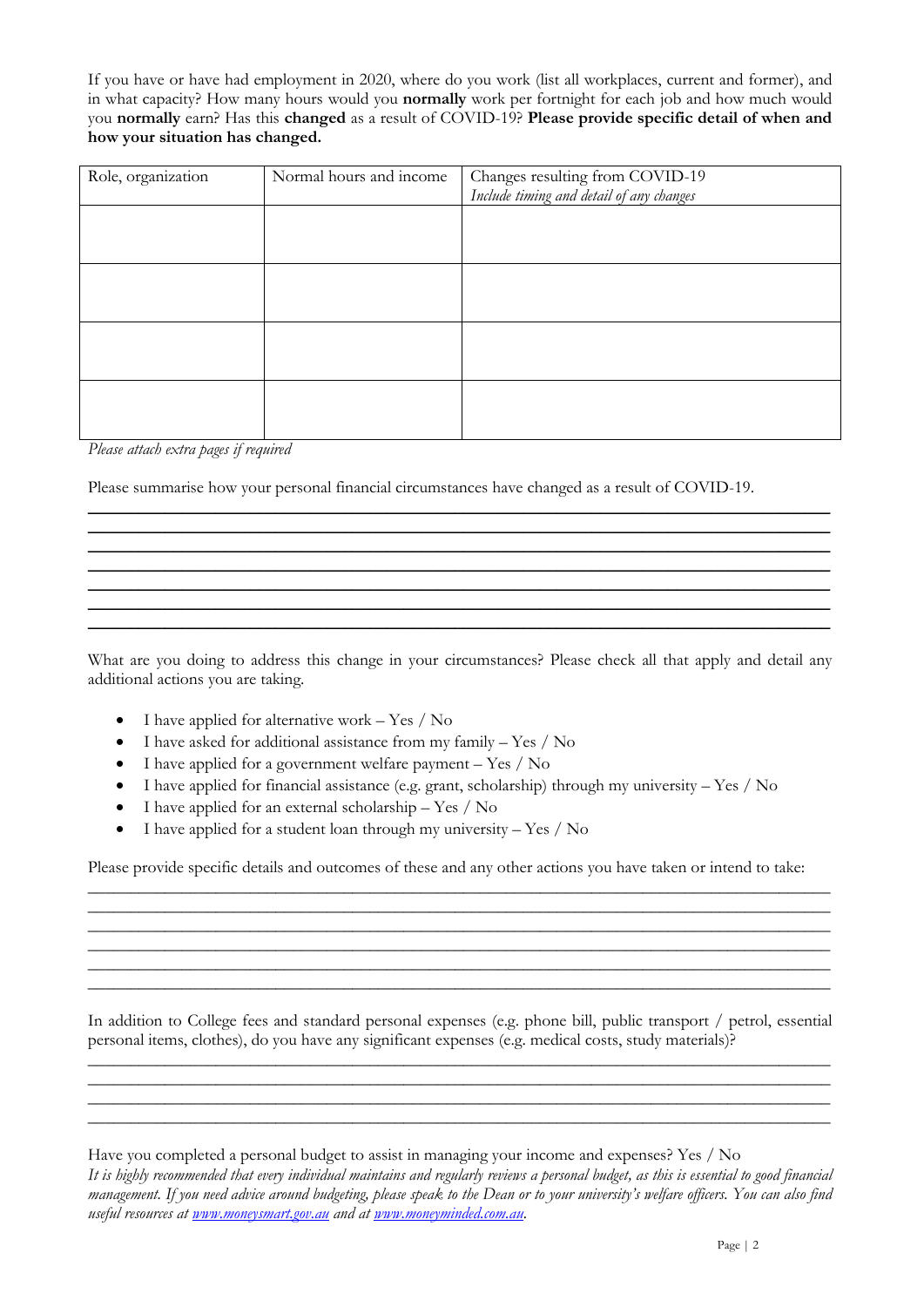### **2. Household Circumstances**

- Details of household income will help us to evaluate financial need and ensure limited funds are shared fairly. Please provide what information you can and any documentation you reasonably can to support your application.
- If you are financially independent, please describe your circumstances preventing parental / other family support.
- Please note that students receiving parental loans are not considered to be financially independent and must still provide details about their household circumstances. Students who prefer to be financially independent but have family that can provide them with support if needed must provide information about their household's circumstances. The purpose of this fund is to support students in immediate acute need, and while financial independence is admirable and desirable, this fund is not intended as a substitute for family support.

Split families:

- Please describe the household you primarily live with when not at College in the "primary household" section.
- If you come from a split family, have unstable housing arrangements, or are supported by members of a household that you do not live with, please describe all households responsible for supporting you at College. A separate section is provided for your "secondary household".

No family support

If you do not have a household outside of College or are completely financially independent with no opportunity to receive family support, please provide details here and then move to Part Two. \_\_\_\_\_\_\_\_\_\_\_\_\_\_\_\_\_\_\_\_\_\_\_\_\_\_\_\_\_\_\_\_\_\_\_\_\_\_\_\_\_\_\_\_\_\_\_\_\_\_\_\_\_\_\_\_\_\_\_\_\_\_\_\_\_\_\_\_\_\_\_\_\_\_\_\_\_\_\_\_\_\_\_\_\_\_\_

\_\_\_\_\_\_\_\_\_\_\_\_\_\_\_\_\_\_\_\_\_\_\_\_\_\_\_\_\_\_\_\_\_\_\_\_\_\_\_\_\_\_\_\_\_\_\_\_\_\_\_\_\_\_\_\_\_\_\_\_\_\_\_\_\_\_\_\_\_\_\_\_\_\_\_\_\_\_\_\_\_\_\_\_\_\_\_ \_\_\_\_\_\_\_\_\_\_\_\_\_\_\_\_\_\_\_\_\_\_\_\_\_\_\_\_\_\_\_\_\_\_\_\_\_\_\_\_\_\_\_\_\_\_\_\_\_\_\_\_\_\_\_\_\_\_\_\_\_\_\_\_\_\_\_\_\_\_\_\_\_\_\_\_\_\_\_\_\_\_\_\_\_\_\_ \_\_\_\_\_\_\_\_\_\_\_\_\_\_\_\_\_\_\_\_\_\_\_\_\_\_\_\_\_\_\_\_\_\_\_\_\_\_\_\_\_\_\_\_\_\_\_\_\_\_\_\_\_\_\_\_\_\_\_\_\_\_\_\_\_\_\_\_\_\_\_\_\_\_\_\_\_\_\_\_\_\_\_\_\_\_\_ \_\_\_\_\_\_\_\_\_\_\_\_\_\_\_\_\_\_\_\_\_\_\_\_\_\_\_\_\_\_\_\_\_\_\_\_\_\_\_\_\_\_\_\_\_\_\_\_\_\_\_\_\_\_\_\_\_\_\_\_\_\_\_\_\_\_\_\_\_\_\_\_\_\_\_\_\_\_\_\_\_\_\_\_\_\_\_

## **A) Primary Household**

How many adults are there in your primary household? *(Please include any adults who are living away from home, e.g. siblings on exchange or at College, but are still financially part of the household)* How many children are there in the household?

\_\_\_\_\_\_\_\_\_\_\_\_\_\_\_\_\_\_\_\_\_\_\_\_\_\_\_\_\_\_\_\_\_\_\_\_\_\_\_\_\_\_\_\_\_\_\_\_\_\_\_\_\_\_\_\_\_\_\_\_\_\_\_\_\_\_\_\_\_\_\_\_\_\_\_\_\_\_\_\_\_\_\_\_\_\_ \_\_\_\_\_\_\_\_\_\_\_\_\_\_\_\_\_\_\_\_\_\_\_\_\_\_\_\_\_\_\_\_\_\_\_\_\_\_\_\_\_\_\_\_\_\_\_\_\_\_\_\_\_\_\_\_\_\_\_\_\_\_\_\_\_\_\_\_\_\_\_\_\_\_\_\_\_\_\_\_\_\_\_\_\_\_\_ \_\_\_\_\_\_\_\_\_\_\_\_\_\_\_\_\_\_\_\_\_\_\_\_\_\_\_\_\_\_\_\_\_\_\_\_\_\_\_\_\_\_\_\_\_\_\_\_\_\_\_\_\_\_\_\_\_\_\_\_\_\_\_\_\_\_\_\_\_\_\_\_\_\_\_\_\_\_\_\_\_\_\_\_\_\_\_

Please describe the composition of this household:

Please describe this household's financial circumstances (e.g. sole parent family, disability/major health condition in family, unemployed, pensioner, precarious family business, drought-affected, grandparent-only): \_\_\_\_\_\_\_\_\_\_\_\_\_\_\_\_\_\_\_\_\_\_\_\_\_\_\_\_\_\_\_\_\_\_\_\_\_\_\_\_\_\_\_\_\_\_\_\_\_\_\_\_\_\_\_\_\_\_\_\_\_\_\_\_\_\_\_\_\_\_\_\_\_\_\_\_\_\_\_\_\_\_\_\_\_\_\_

\_\_\_\_\_\_\_\_\_\_\_\_\_\_\_\_\_\_\_\_\_\_\_\_\_\_\_\_\_\_\_\_\_\_\_\_\_\_\_\_\_\_\_\_\_\_\_\_\_\_\_\_\_\_\_\_\_\_\_\_\_\_\_\_\_\_\_\_\_\_\_\_\_\_\_\_\_\_\_\_\_\_\_\_\_\_\_ \_\_\_\_\_\_\_\_\_\_\_\_\_\_\_\_\_\_\_\_\_\_\_\_\_\_\_\_\_\_\_\_\_\_\_\_\_\_\_\_\_\_\_\_\_\_\_\_\_\_\_\_\_\_\_\_\_\_\_\_\_\_\_\_\_\_\_\_\_\_\_\_\_\_\_\_\_\_\_\_\_\_\_\_\_\_\_ \_\_\_\_\_\_\_\_\_\_\_\_\_\_\_\_\_\_\_\_\_\_\_\_\_\_\_\_\_\_\_\_\_\_\_\_\_\_\_\_\_\_\_\_\_\_\_\_\_\_\_\_\_\_\_\_\_\_\_\_\_\_\_\_\_\_\_\_\_\_\_\_\_\_\_\_\_\_\_\_\_\_\_\_\_\_\_ \_\_\_\_\_\_\_\_\_\_\_\_\_\_\_\_\_\_\_\_\_\_\_\_\_\_\_\_\_\_\_\_\_\_\_\_\_\_\_\_\_\_\_\_\_\_\_\_\_\_\_\_\_\_\_\_\_\_\_\_\_\_\_\_\_\_\_\_\_\_\_\_\_\_\_\_\_\_\_\_\_\_\_\_\_\_\_

What was this household's total combined income for the  $2018/2019$  financial year?  $\frac{1}{2}$ *Please provide whatever evidence you can to support this figure (e.g. tax assessments, welfare statements)*

Do you expect this to increase / decrease / remain the same in  $2019/2020$ ?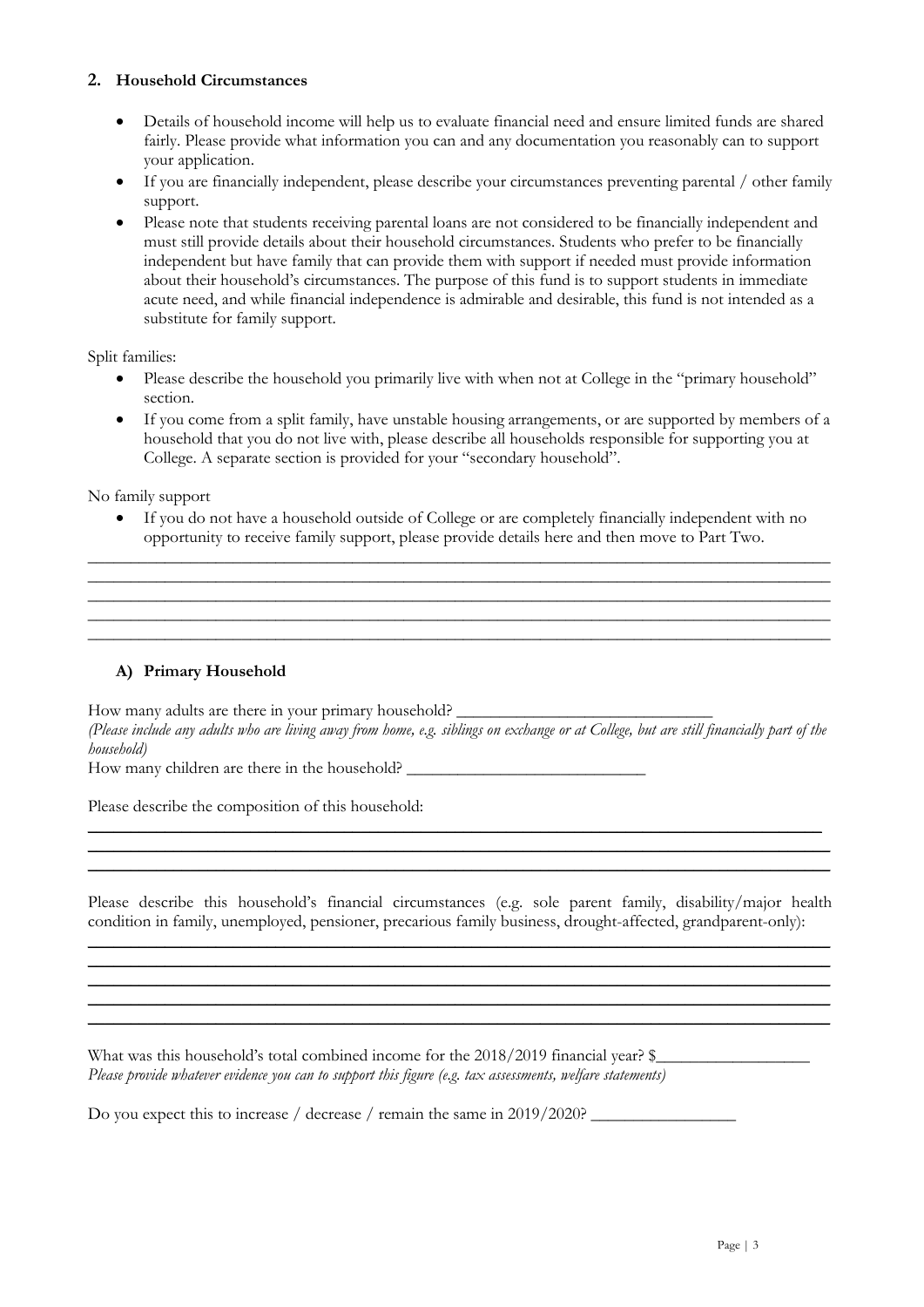Have any members of the household lost their employment as a result of COVID-19? Yes / No /TBC If yes, who lost work, what work have they lost (include lost earnings), when did this occur, and is this expected to be a temporary or permanent situation?

\_\_\_\_\_\_\_\_\_\_\_\_\_\_\_\_\_\_\_\_\_\_\_\_\_\_\_\_\_\_\_\_\_\_\_\_\_\_\_\_\_\_\_\_\_\_\_\_\_\_\_\_\_\_\_\_\_\_\_\_\_\_\_\_\_\_\_\_\_\_\_\_\_\_\_\_\_\_\_\_\_\_\_\_\_\_\_ \_\_\_\_\_\_\_\_\_\_\_\_\_\_\_\_\_\_\_\_\_\_\_\_\_\_\_\_\_\_\_\_\_\_\_\_\_\_\_\_\_\_\_\_\_\_\_\_\_\_\_\_\_\_\_\_\_\_\_\_\_\_\_\_\_\_\_\_\_\_\_\_\_\_\_\_\_\_\_\_\_\_\_\_\_\_\_ \_\_\_\_\_\_\_\_\_\_\_\_\_\_\_\_\_\_\_\_\_\_\_\_\_\_\_\_\_\_\_\_\_\_\_\_\_\_\_\_\_\_\_\_\_\_\_\_\_\_\_\_\_\_\_\_\_\_\_\_\_\_\_\_\_\_\_\_\_\_\_\_\_\_\_\_\_\_\_\_\_\_\_\_\_\_\_

\_\_\_\_\_\_\_\_\_\_\_\_\_\_\_\_\_\_\_\_\_\_\_\_\_\_\_\_\_\_\_\_\_\_\_\_\_\_\_\_\_\_\_\_\_\_\_\_\_\_\_\_\_\_\_\_\_\_\_\_\_\_\_\_\_\_\_\_\_\_\_\_\_\_\_\_\_\_\_\_\_\_\_\_\_\_\_ Please provide specific, detailed information on any other ways this household's financial circumstances have changed as a result of the COVID-19 pandemic.

\_\_\_\_\_\_\_\_\_\_\_\_\_\_\_\_\_\_\_\_\_\_\_\_\_\_\_\_\_\_\_\_\_\_\_\_\_\_\_\_\_\_\_\_\_\_\_\_\_\_\_\_\_\_\_\_\_\_\_\_\_\_\_\_\_\_\_\_\_\_\_\_\_\_\_\_\_\_\_\_\_\_\_\_\_\_\_ \_\_\_\_\_\_\_\_\_\_\_\_\_\_\_\_\_\_\_\_\_\_\_\_\_\_\_\_\_\_\_\_\_\_\_\_\_\_\_\_\_\_\_\_\_\_\_\_\_\_\_\_\_\_\_\_\_\_\_\_\_\_\_\_\_\_\_\_\_\_\_\_\_\_\_\_\_\_\_\_\_\_\_\_\_\_\_ \_\_\_\_\_\_\_\_\_\_\_\_\_\_\_\_\_\_\_\_\_\_\_\_\_\_\_\_\_\_\_\_\_\_\_\_\_\_\_\_\_\_\_\_\_\_\_\_\_\_\_\_\_\_\_\_\_\_\_\_\_\_\_\_\_\_\_\_\_\_\_\_\_\_\_\_\_\_\_\_\_\_\_\_\_\_\_ \_\_\_\_\_\_\_\_\_\_\_\_\_\_\_\_\_\_\_\_\_\_\_\_\_\_\_\_\_\_\_\_\_\_\_\_\_\_\_\_\_\_\_\_\_\_\_\_\_\_\_\_\_\_\_\_\_\_\_\_\_\_\_\_\_\_\_\_\_\_\_\_\_\_\_\_\_\_\_\_\_\_\_\_\_\_\_ \_\_\_\_\_\_\_\_\_\_\_\_\_\_\_\_\_\_\_\_\_\_\_\_\_\_\_\_\_\_\_\_\_\_\_\_\_\_\_\_\_\_\_\_\_\_\_\_\_\_\_\_\_\_\_\_\_\_\_\_\_\_\_\_\_\_\_\_\_\_\_\_\_\_\_\_\_\_\_\_\_\_\_\_\_\_\_ \_\_\_\_\_\_\_\_\_\_\_\_\_\_\_\_\_\_\_\_\_\_\_\_\_\_\_\_\_\_\_\_\_\_\_\_\_\_\_\_\_\_\_\_\_\_\_\_\_\_\_\_\_\_\_\_\_\_\_\_\_\_\_\_\_\_\_\_\_\_\_\_\_\_\_\_\_\_\_\_\_\_\_\_\_\_\_

\_\_\_\_\_\_\_\_\_\_\_\_\_\_\_\_\_\_\_\_\_\_\_\_\_\_\_\_\_\_\_\_\_\_\_\_\_\_\_\_\_\_\_\_\_\_\_\_\_\_\_\_\_\_\_\_\_\_\_\_\_\_\_\_\_\_\_\_\_\_\_\_\_\_\_\_\_\_\_\_\_\_\_\_\_\_\_ \_\_\_\_\_\_\_\_\_\_\_\_\_\_\_\_\_\_\_\_\_\_\_\_\_\_\_\_\_\_\_\_\_\_\_\_\_\_\_\_\_\_\_\_\_\_\_\_\_\_\_\_\_\_\_\_\_\_\_\_\_\_\_\_\_\_\_\_\_\_\_\_\_\_\_\_\_\_\_\_\_\_\_\_\_\_\_ \_\_\_\_\_\_\_\_\_\_\_\_\_\_\_\_\_\_\_\_\_\_\_\_\_\_\_\_\_\_\_\_\_\_\_\_\_\_\_\_\_\_\_\_\_\_\_\_\_\_\_\_\_\_\_\_\_\_\_\_\_\_\_\_\_\_\_\_\_\_\_\_\_\_\_\_\_\_\_\_\_\_\_\_\_\_\_

\_\_\_\_\_\_\_\_\_\_\_\_\_\_\_\_\_\_\_\_\_\_\_\_\_\_\_\_\_\_\_\_\_\_\_\_\_\_\_\_\_\_\_\_\_\_\_\_\_\_\_\_\_\_\_\_\_\_\_\_\_\_\_\_\_\_\_\_\_\_\_\_\_\_\_\_\_\_\_\_\_\_\_\_\_\_\_ \_\_\_\_\_\_\_\_\_\_\_\_\_\_\_\_\_\_\_\_\_\_\_\_\_\_\_\_\_\_\_\_\_\_\_\_\_\_\_\_\_\_\_\_\_\_\_\_\_\_\_\_\_\_\_\_\_\_\_\_\_\_\_\_\_\_\_\_\_\_\_\_\_\_\_\_\_\_\_\_\_\_\_\_\_\_\_ \_\_\_\_\_\_\_\_\_\_\_\_\_\_\_\_\_\_\_\_\_\_\_\_\_\_\_\_\_\_\_\_\_\_\_\_\_\_\_\_\_\_\_\_\_\_\_\_\_\_\_\_\_\_\_\_\_\_\_\_\_\_\_\_\_\_\_\_\_\_\_\_\_\_\_\_\_\_\_\_\_\_\_\_\_\_\_

Please describe the support this household currently provides you at College:

What capacity does this household have to increase their support for you in 2020?

#### **B) Secondary Household**

How many adults are there in this household? *(Please include any adults who are living away from home, e.g. siblings on exchange or at College, but are still financially part of the household)*

How many children are there in the household? \_\_\_\_\_\_\_\_\_\_\_\_\_\_\_\_\_\_\_\_\_\_\_\_\_\_\_\_\_\_\_\_\_\_

Please describe the composition of this household:

Please describe this household's financial circumstances (e.g. sole parent family, disability/major health condition in family, unemployed, pensioner, precarious family business, drought-affected, grandparent-only): \_\_\_\_\_\_\_\_\_\_\_\_\_\_\_\_\_\_\_\_\_\_\_\_\_\_\_\_\_\_\_\_\_\_\_\_\_\_\_\_\_\_\_\_\_\_\_\_\_\_\_\_\_\_\_\_\_\_\_\_\_\_\_\_\_\_\_\_\_\_\_\_\_\_\_\_\_\_\_\_\_\_\_\_\_\_\_

\_\_\_\_\_\_\_\_\_\_\_\_\_\_\_\_\_\_\_\_\_\_\_\_\_\_\_\_\_\_\_\_\_\_\_\_\_\_\_\_\_\_\_\_\_\_\_\_\_\_\_\_\_\_\_\_\_\_\_\_\_\_\_\_\_\_\_\_\_\_\_\_\_\_\_\_\_\_\_\_\_\_\_\_\_\_\_ \_\_\_\_\_\_\_\_\_\_\_\_\_\_\_\_\_\_\_\_\_\_\_\_\_\_\_\_\_\_\_\_\_\_\_\_\_\_\_\_\_\_\_\_\_\_\_\_\_\_\_\_\_\_\_\_\_\_\_\_\_\_\_\_\_\_\_\_\_\_\_\_\_\_\_\_\_\_\_\_\_\_\_\_\_\_\_ \_\_\_\_\_\_\_\_\_\_\_\_\_\_\_\_\_\_\_\_\_\_\_\_\_\_\_\_\_\_\_\_\_\_\_\_\_\_\_\_\_\_\_\_\_\_\_\_\_\_\_\_\_\_\_\_\_\_\_\_\_\_\_\_\_\_\_\_\_\_\_\_\_\_\_\_\_\_\_\_\_\_\_\_\_\_\_ \_\_\_\_\_\_\_\_\_\_\_\_\_\_\_\_\_\_\_\_\_\_\_\_\_\_\_\_\_\_\_\_\_\_\_\_\_\_\_\_\_\_\_\_\_\_\_\_\_\_\_\_\_\_\_\_\_\_\_\_\_\_\_\_\_\_\_\_\_\_\_\_\_\_\_\_\_\_\_\_\_\_\_\_\_\_\_

\_\_\_\_\_\_\_\_\_\_\_\_\_\_\_\_\_\_\_\_\_\_\_\_\_\_\_\_\_\_\_\_\_\_\_\_\_\_\_\_\_\_\_\_\_\_\_\_\_\_\_\_\_\_\_\_\_\_\_\_\_\_\_\_\_\_\_\_\_\_\_\_\_\_\_\_\_\_\_\_\_\_\_\_\_\_ \_\_\_\_\_\_\_\_\_\_\_\_\_\_\_\_\_\_\_\_\_\_\_\_\_\_\_\_\_\_\_\_\_\_\_\_\_\_\_\_\_\_\_\_\_\_\_\_\_\_\_\_\_\_\_\_\_\_\_\_\_\_\_\_\_\_\_\_\_\_\_\_\_\_\_\_\_\_\_\_\_\_\_\_\_\_\_

What was this household's total combined income for the 2018/2019 financial year? \$ *Please provide whatever evidence you can to support this figure (e.g. tax assessments, welfare statements)*

Do you expect this to increase / decrease / remain the same in 2019/2020? \_\_\_\_\_\_\_\_\_\_\_\_\_\_\_\_\_

Have any members of the household lost their employment as a result of COVID-19? Yes / No /TBC If yes, who lost work, what work have they lost (include lost earnings), when did this occur, and is this expected to be a temporary or permanent situation?

\_\_\_\_\_\_\_\_\_\_\_\_\_\_\_\_\_\_\_\_\_\_\_\_\_\_\_\_\_\_\_\_\_\_\_\_\_\_\_\_\_\_\_\_\_\_\_\_\_\_\_\_\_\_\_\_\_\_\_\_\_\_\_\_\_\_\_\_\_\_\_\_\_\_\_\_\_\_\_\_\_\_\_\_\_\_\_ \_\_\_\_\_\_\_\_\_\_\_\_\_\_\_\_\_\_\_\_\_\_\_\_\_\_\_\_\_\_\_\_\_\_\_\_\_\_\_\_\_\_\_\_\_\_\_\_\_\_\_\_\_\_\_\_\_\_\_\_\_\_\_\_\_\_\_\_\_\_\_\_\_\_\_\_\_\_\_\_\_\_\_\_\_\_\_ \_\_\_\_\_\_\_\_\_\_\_\_\_\_\_\_\_\_\_\_\_\_\_\_\_\_\_\_\_\_\_\_\_\_\_\_\_\_\_\_\_\_\_\_\_\_\_\_\_\_\_\_\_\_\_\_\_\_\_\_\_\_\_\_\_\_\_\_\_\_\_\_\_\_\_\_\_\_\_\_\_\_\_\_\_\_\_ \_\_\_\_\_\_\_\_\_\_\_\_\_\_\_\_\_\_\_\_\_\_\_\_\_\_\_\_\_\_\_\_\_\_\_\_\_\_\_\_\_\_\_\_\_\_\_\_\_\_\_\_\_\_\_\_\_\_\_\_\_\_\_\_\_\_\_\_\_\_\_\_\_\_\_\_\_\_\_\_\_\_\_\_\_\_\_